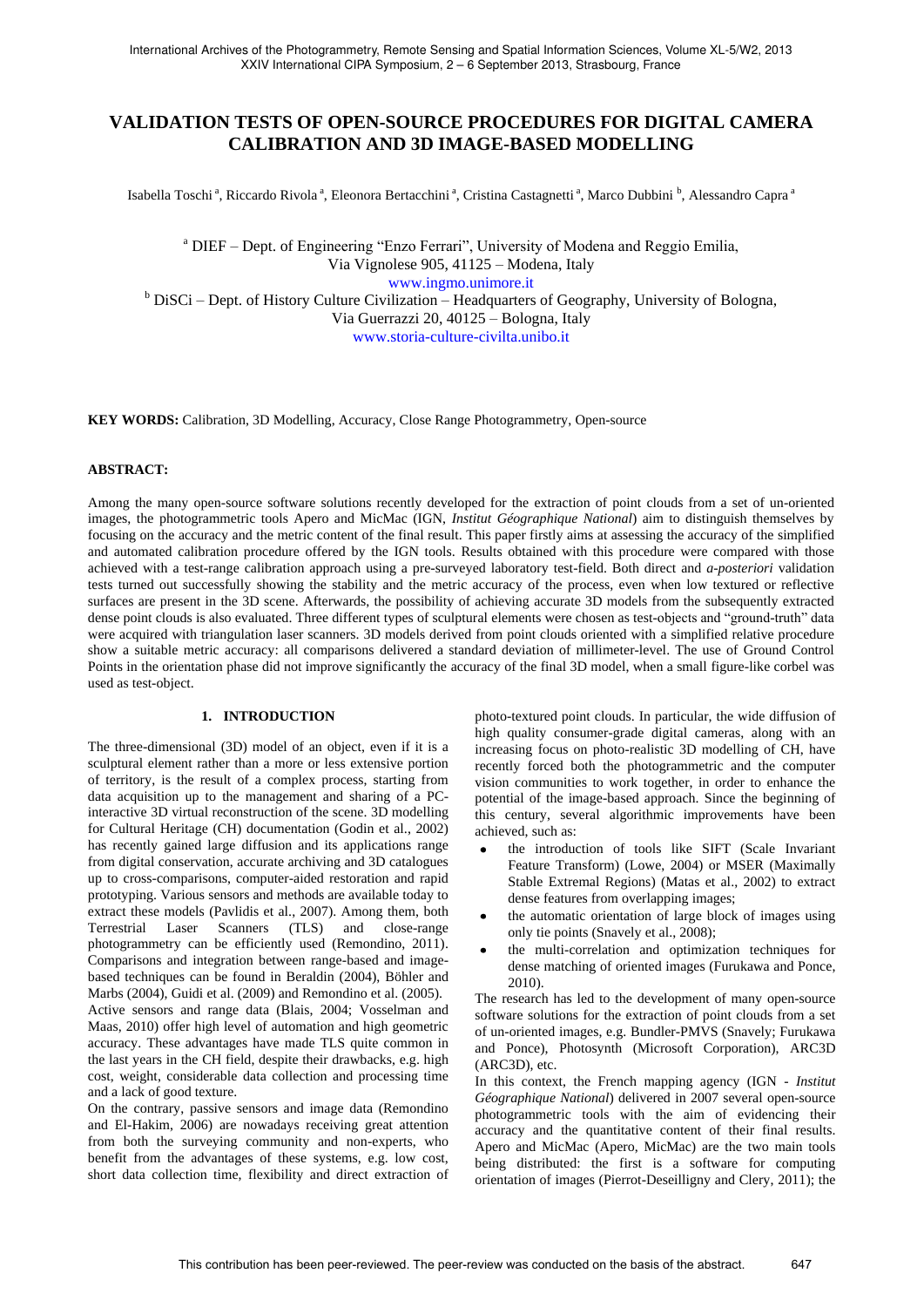second is a tool for computing depth maps from oriented images with a multi-resolution image matching approach (Pierrot-Deseilligny and Paparoditis, 2006). Both tools require the adoption of specific photogrammetric rules in image acquisition as well as complex and parameterized procedures in image processing. However, the IGN also offers some simplified versions of these tools.

This paper firstly aims to assess the accuracy of the automated simplified calibration procedure offered by the IGN tools. Digital camera calibration (Remondino and Fraser, 2006) plays in fact a fundamental role in the photogrammetric pipeline for the extraction of precise and reliable metric information from images. Then, this research work evaluates the possibility of achieving accurate 3D models from the subsequently extracted dense point clouds. These validations were performed by comparisons with appropriate reference models. A Canon EOS 5D Mark II (5616 x 3744 px) mounting the zoom lens CANON EF 16-35mm f2.8L USM was employed for the tests. Images were always recorded at fixed focal (35 mm) and focus settings.

### **2. DIGITAL CAMERA CALIBRATION**

### **2.1 Data Acquisition**

Validation tests of the calibration procedure were firstly performed using a pre-surveyed laboratory test-field (Figure 1). It is constituted by 38 targets, placed in the corner of a building and well distributed in three dimensions: their XYZ coordinates were measured by an automatic total station and statistically compensated with sub-millimetre accuracy.



Figure 1. The calibration test-field

A total of 40 convergent images were acquired in conformance with the following photogrammetric rules: fixed zoom and focus setting (35 mm, infinity focus), multiple photo stations with varying camera-object distances, different roll angles (horizontal, vertical, oblique), great image point density and covering the entire image format with measured grid points. A photographic tripod was used and illumination conditions were artificially controlled during the acquisition phase. The images were then grouped into 20 different combinations, each containing the same number of shots (20), selected in order to follow the over mentioned basic photogrammetric rules.

Two additional tests were also performed without the use of a pre-surveyed control point grid, but employing different 3D scenes that may also include noise presence (e.g. reflective objects). The first test (Test 1) was carried out using a group of mechanical instruments and equipment as 3D scene, including some reflective materials. A building's low textured stairway (Figure 2) was then chosen as second test-site (Test 2).

A different number of shots were acquired in the two tests: 11 images for Test 1, 6 images for Test 2. In both cases, the acquisition phase was conducted following the above mentioned basic photogrammetric rules; natural conditions of illumination were used.



Figure 2. The building's stairway

### **2.2 Data Processing**

The 20 test-field data-sets were initially processed using the scientific photogrammetric software MicroMap v. 2.0.0.143 (Geoin), released by Geoin. A test-range calibration (Fraser, 2011) with a general spatial resection approach was performed using the known XYZ object point coordinates as suitable control point test-field. Camera interior parameters were then computed and radial symmetrical distortion profiles were derived using a polynomial balanced formulation. This was carried out for each of the 20 image combinations; mean values and standard deviations were finally estimated.

The IGN photogrammetric tools were then employed to process the same 20 test-field data-sets. The first step of the process consisted of computing tie points between the images. This phase was conducted with the tool Tapioca, based on the  $Sift<sup>++</sup>$ implementation of SIFT algorithm (Vedaldi 2010). All possible pairs of images were treated at their original resolution. Secondly, internal and external orientations were performed with the tool Tapas, a simplified version of the more complex tool Apero. Tapas computes relative orientations from the extracted tie points and performs self-calibration (Fraser, 2011) during the bundle adjustment procedure. This simplified tool does not allow the user to include external auxiliary information in the computation (e.g. Ground Control Point coordinates). This possibility is offered by the general tool Apero, that was later also used in tests for this research. Among the different proposed internal calibration models (Pierrot-Deseilligny and Clery, 2011), the general Fraser formulation was chosen (Fraser, 2011). For each data-set, a file containing the camera calibration parameters was then computed; radial symmetrical distortion profiles were derived using an odd-ordered polynomial series truncated at the seventh-order term. Mean values and standard deviations were finally estimated from the 20 combination results.

The simplified calibration procedure offered by the IGN tools was also used to process the images acquired in Test 1 and Test 2. Also in these cases, the same above mentioned procedural choices were adopted.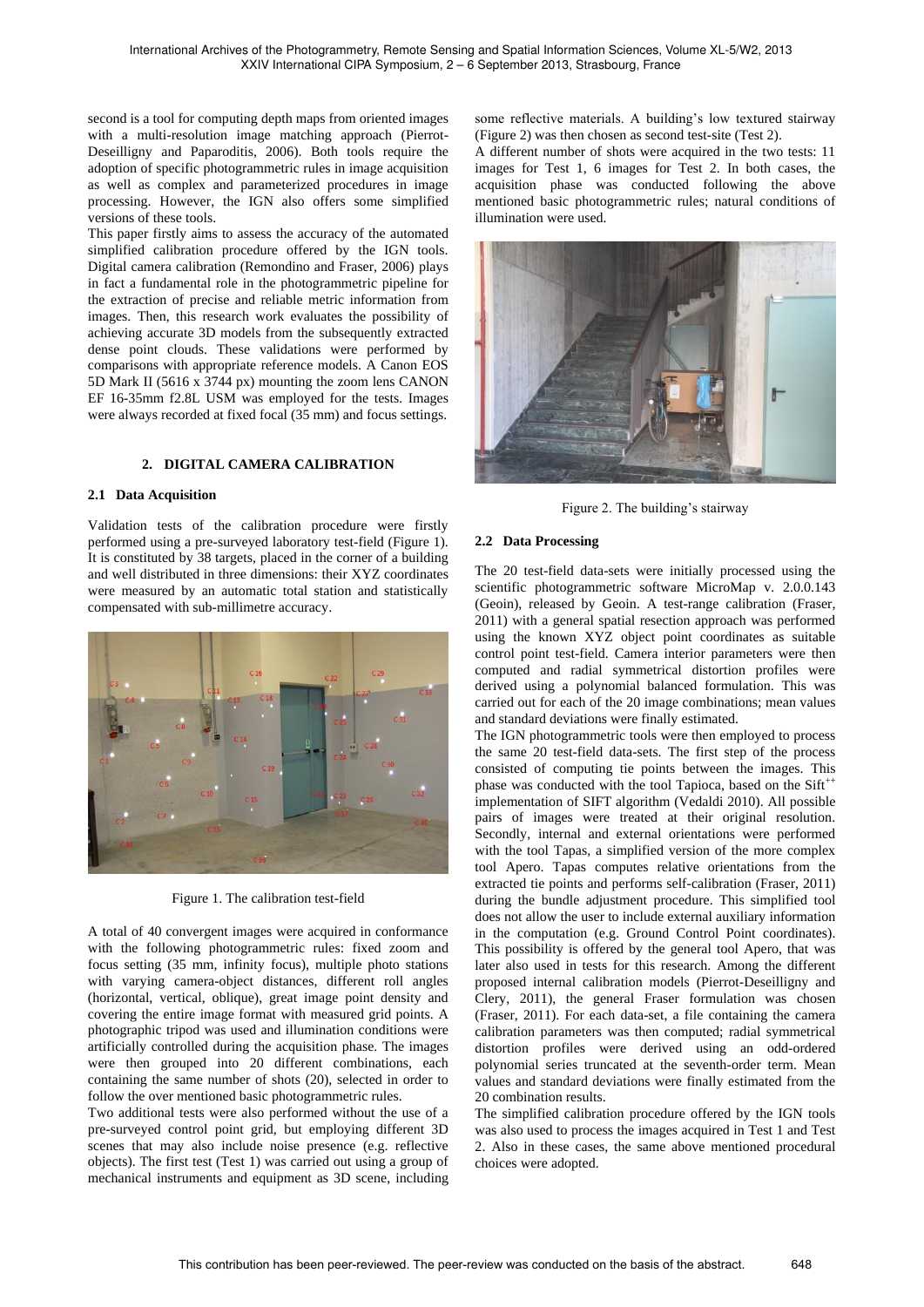### **2.3 Results**

Two strategies were applied in order to compare the results achieved with the different software solutions.

Firstly, direct comparisons were performed considering both calibration results and derived statistical parameters. This required some mathematical operations aimed at making the results comparable and homogeneous: in particular, the Gaussian distortion profiles derived from Tapas calibration were properly balanced (Fraser, 2011). These direct validation assessments show a good match between the automated simplified calibration results (Tapas procedure) and those computed with the test-range calibration of MicroMap. This evidence occurs also for the achievements in Test 1 and Test 2.

To verify these preliminary findings, a second validation strategy was carried out. *A-posteriori* validation tests were performed with the software MicroMap using two new images of the lab test-field, acquired in stereoscopic mode. This stereo pair was oriented with 7 well distributed targets of the test-field, chosen as Ground Control Points (GCPs); the inner orientation was performed using the most significant sets of calibration parameters computed with the two procedures. For the test-field data-sets, mean values were employed as well as results achieved in two specific image combinations: Combination 11 (MicroMap procedure) and Combination 8 (Tapas procedure). These were chosen among the others because their values of calibrated focal length, *f*, are closest to the mean value computed for the 20 combinations: in fact, at first analysis, *f* appeared to be the most stable calibration parameter. In addition, MicroMap does not calculate the error associated with its calibration procedure, which could be eventually used as an alternative criterion.

Validation assessments were then carried out by comparing residuals computed on 8 well distributed targets of the testfield, chosen as Check Points (CPs), and their standard deviations. Residuals were calculated as the difference between the XYZ coordinates retrieved from the oriented stereoscopic model and those measured with total station.

The main results are listed in Table 3; in the raw labelled "Noncalibrated images" nominal values for the inner orientation (nominal focal length, no principal point offsets, no lens distortion) were used.

|                                 | $\sigma_{\rm x}$ (m) | $\sigma_{\rm v}(\text{m})$ | $\sigma_{\rm z}$ (m) |
|---------------------------------|----------------------|----------------------------|----------------------|
| Non-calibrated<br><i>images</i> | 0.033                | 0.130                      | 0.112                |
| MicroMap:<br>mean values        | 0.006                | 0.033                      | 0.032                |
| MicMac:<br>mean values          | 0.031                | 0.051                      | 0.065                |
| MicroMap:<br>combination 11     | 0.003                | 0.029                      | 0.025                |
| MicMac:<br>combination 8        | 0.019                | 0.041                      | 0.041                |
| Test 1                          | 0.013                | 0.074                      | 0.066                |
| Test 2                          | 0.004                | 0.069                      | 0.070                |

Table 3. Standard deviations,  $\sigma$  (m), of the residuals computed on CPs

The use of computed calibration parameters greatly reduces the errors if compared to the test where nominal values have been employed. Both the MicroMap calibration and the Tapas procedure deliver standard deviations of few centimeters. Although the use of GCPs coordinates (MicroMap) appears to achieve the best results, the simplified calibration procedure (Tapas) is able to reach a comparable level of accuracy.

Moreover, even with "noisy" 3D objects, low textured surfaces and a lower number of images, the simplified and automated calibration procedure offered by the IGN tools shows a good stability and metric accuracy, as it was already pointed out from direct comparisons.

#### **3. 3D IMAGE-BASED MODELLING**

#### **3.1 Data Acquisition**

After the calibration accuracy assessment, the dense matching from oriented images performed with the MicMac software was then evaluated. As test-objects, three different types of sculptural elements were chosen: a capital, a small figure-like corbel (Figure 4) and a medieval relief. They are all part of the sculptural heritage of the Cathedral of Modena (Italy). The choice of three different types of sculptures aims at evaluating the potential of the IGN tools in dealing with elements characterized by various extensions and depths. This paper focuses mainly on the results obtained for the corbel data-set.



Figure 4. The figure-like corbel (roughly 9x16x14 cm)

For the image collection of the corbel and the capital, a metallic scaffolding was employed to reach the required height (about 9 meters); the medieval relief was instead acquired directly from the ground. Focal (35 mm) and focus settings have been fixed during the acquisition of each element; a photographic tripod was used in the tests.

Each element was acquired following the general protocol recommended for terrestrial modelling (Pierrot-Deseilligny and Clery, 2011). For each point of view and, consequently, for each desired point cloud, a central "master" image was taken, together with other 3-4 closed associated images. A sufficient number of convergent shots were taken in order to assure the connection between each master image, with an overlap of around 80% between each pair of images. A reasonable base-todepth ratio was adopted to guarantee a good tie point detection without an excessive reduction of the final reconstruction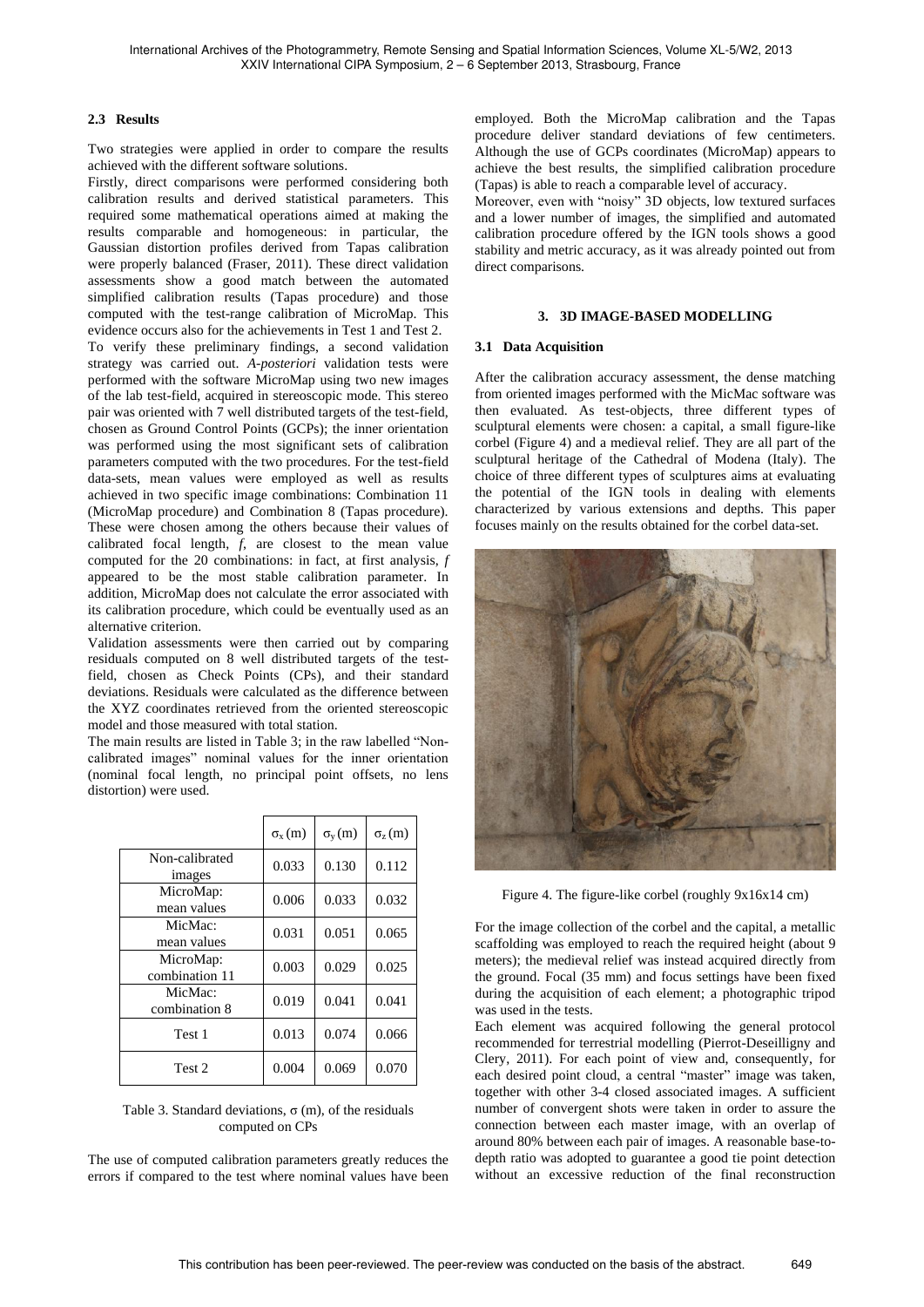accuracy. The number of acquired images depended consequently on the dimensions of the object and on external conditions, like the presence of obstacles. In particular, 12 images were sufficient to cover almost the entire surface of the corbel; the presence of the scaffold (above) and of the wall (sideways), however, prevented the shooting of the top and of some small side portions.

The "ground-truth" data were acquired with triangulation laser scanners: Faro CAM2 Platinum Scan Arm (nominal accuracy of 0.07 mm) was used to acquire the 3D models of the capital and the corbel; the relief was instead surveyed by a Konica Minolta Range 7 (nominal accuracy of 0.04 mm). For scans acquired on the scaffold, specific expedients were designed to reduce the external vibrations.

### **3.2 Data processing**

The data processing phase was aimed at achieving detailed 3D surface models suitable for various applications, such as computer aided restoration and rapid prototyping. Both imagebased and range-based 3D modelling approaches were thereby performed.

The 3D modelling pipeline requested by the IGN tools consists mainly of three steps.

- The first phase is tie point extraction and was performed using the tool Tapioca. All possible pairs of images were processed at their original resolution.
- The second step is the bundle adjustment procedure (Triggs et al., 2000) for the computation of internal and external orientations. Initially, self-calibration (Fraser distortion formulation) and relative orientation were performed using the simplified tool Tapas. The Root Mean Square error (RMS) of the bundle adjustment was always lower than the pixel size; in particular, the RMS computed from the corbel data-set was 0.5 pixels. The corbel images were also oriented with the more complex tool Apero. It is constituted of four main modules (Pierrot-Deseilligny and Clery, 2011), i.e. computation of initial solution, bundle adjustment procedure, absolute geo-referencing and data import/export. If available, the user can include external information in the adjustment, like GCPs coordinates or GNSS (Global Navigation Satellite System) observations of the camera projection centre. In this test, absolute orientation was computed using GCP coordinates directly derived from the laser scanner model. For the calibration section, results computed via the previously performed Tapas calibration were declared as initial values; they were kept frozen at the beginning of the compensation and then re-evaluated. The final RMS of the bundle adjustment was 1.2 pixels.
- The third step of the procedure is, finally, the dense matching computation from oriented images. This phase was performed using the MicMac software with its multiscale, multi-resolution and pyramidal matching approach (Pierrot-Deseilligny and Paparoditis, 2006). The central "master" images collected during the acquisition phase were selected for the correlation procedure; the research area on each of them was defined through a masking process. The depth of field interval to be explored was set as well, starting from the orientation results. Computed depth maps were finally converted into 3D point clouds: this operation projects each pixel of the master image in the object space, using image orientation parameters and depth values. RGB attribute from master images is assigned to each 3D point.

Point clouds extracted with the image-based approach were then imported in Rapidform XOR3 (3D Systems), where the modelling process was performed using an automatic algorithm of mesh construction (3D Systems). Small holes were filled and defective flat surfaces were corrected. The final 3D models were finally exported in STereoLithography (STL) file format. Figure 5 shows an example of final 3D model (figure-like corbel).



### Figure 5. The 3D model of the figure-like corbel, obtained with the image-based approach and constituted by 3,920,000 triangular meshes

The range-based 3D modelling approach was performed in Rapidform XOR3, where scans acquired with triangulation laser scanners were processed. The final 3D models were considered to be suitable "ground-truth" data to check the accuracy of the image-based outputs.

### **3.3 Results**

The metric accuracy of the final 3D models generated from point clouds extracted with the image-based approach was assessed through geometric comparisons with the above mentioned "ground-truth" data. These tests were performed within the open-source software CloudCompare (CloudCompare). Initially, data obtained from the relative orientation procedure (Tapas) were scaled and geo-referenced on corresponding laser scanner models. The registration phase was carried out in two steps: first, a roughly alignment was achieved through manually recognized pair points; secondly, an automatic refinement of the previous alignment was performed, applying the well known ICP (Iterative Closest Point) algorithm (Besl and McKay, 1992). The latter process showed always a millimeter-level accuracy: in particular, the RMS computed for the registration of the corbel 3D model was 1.09 mm. Finally, geometric distances between the vertices of the image-based models and the range-based ones were computed with associated statistics.

All comparisons delivered a standard deviation of the differences between the data-sets of millimeter-level. In particular, some statistical parameters obtained for the corbel data-set are listed in Table 6; both 3D models derived from point clouds oriented with the relative simplified procedure (Tapas-derived 3D model) and with the absolute one (Aperoderived 3D model) were metrically evaluated.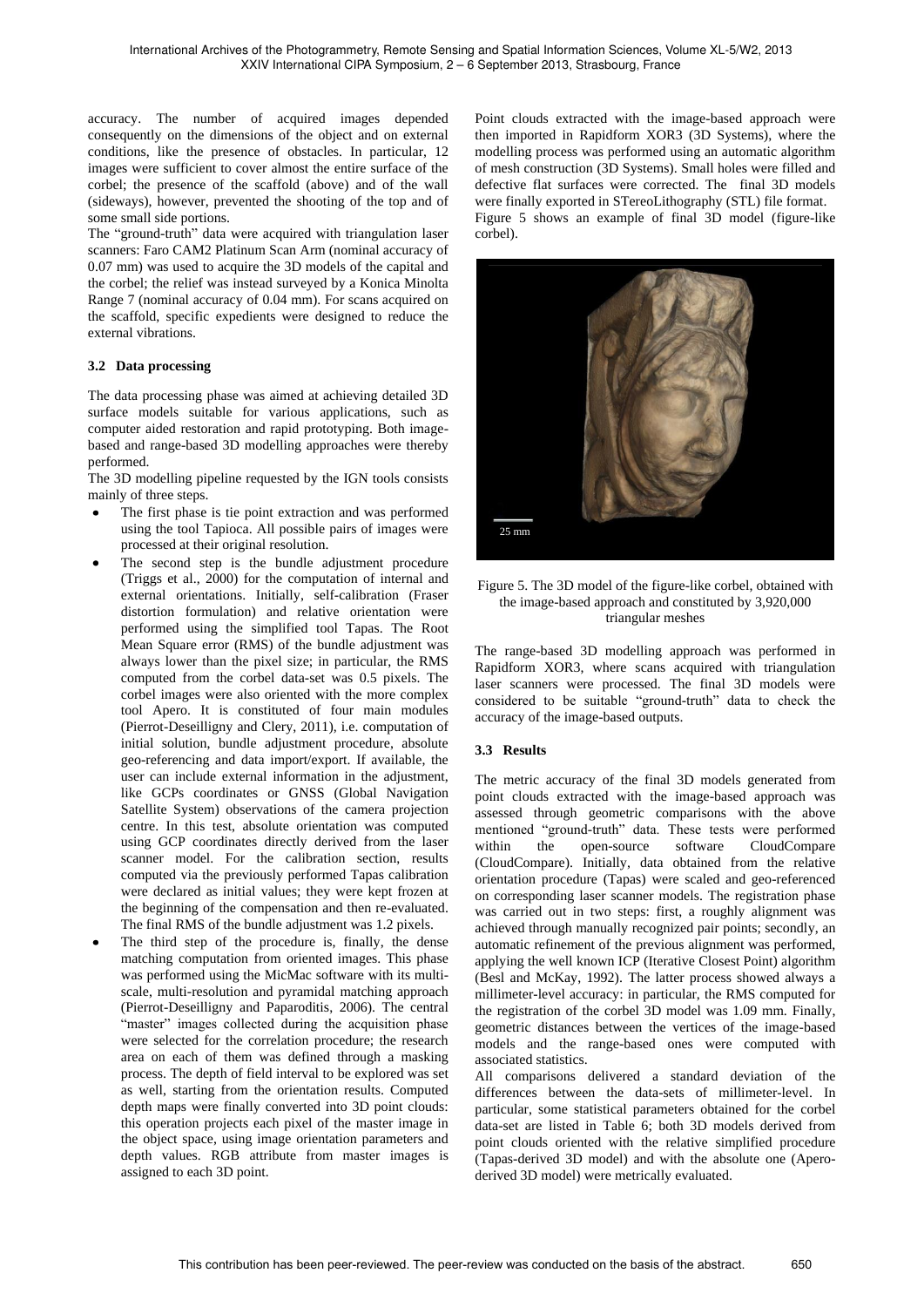|                            | Tapas-derived<br>3D model | Apero-derived<br>3D model |
|----------------------------|---------------------------|---------------------------|
| Mean distance<br>(mm)      | $-0.04$                   | $-0.06$                   |
| Standard<br>deviation (mm) | 0.51                      | 0.46                      |
| Positive<br>maximum (mm)   | 4.90                      | 4.91                      |
| Negative<br>maximum (mm)   | $-3.44$                   | $-3.48$                   |

Table 6. Comparison between the corbel image-based 3D models and the "ground-truth" data: statistical results



Figure 7. Comparison between the corbel 3D model (Tapasderived) and the "ground-truth" data: deviation map (mm)

Figure 7 shows three views of the deviation map obtained from the comparison between the Tapas-derived 3D model and the "ground-truth" data, for the corbel test-object. The colour scale ranges from -0.5 mm (blue) to 0.5 mm (red): this distance interval is chosen in accordance with the standard deviation delivered by the comparison. All points of distance values falling outside this range are coloured in grey.

Both 3D models extracted with the IGN tools from the corbel data-set show the same level of metric accuracy, if compared with the same reference model: this evidence points out that for simple and small objects even the simplified procedure of calibration and relative orientation (Tapas) works successfully and is sufficient to achieve a suitable accuracy level.

For both models (Tapas-derived and Apero-derived), the portions showing greatest deviations from the "ground-truth" data correspond to those parts that were not directly acquired by the digital camera due to the presence of obstacles (top and some side portions). Those small areas were instead acquired with the triangulation laser scanner, making the reference model complete everywhere.

### **4. CONCLUSIONS AND FUTURE WORK**

The validation tests described in this paper show the metric potentiality of the IGN tools for accurate and detailed 3D reconstruction with an image-based approach.

The accuracy of the simplified and automated calibration procedure (Tapas) was evaluated through comparisons with results achieved with a test-range calibration approach using a pre-surveyed laboratory test-field. The Fraser's distortion formulation was chosen among the many calibration models offered by the IGN tools. Different 3D scenes were used as testside, simulating the presence of low-textured surfaces (laboratory test-field data-sets and Test 2) and reflective materials (Test 1). Both direct and *a-posteriori* validations turned out successfully showing the stability and metric accuracy of the process. Anyway, although the simplified calibration procedure proved to be satisfactory, further tests will be performed in the future to verify if the combined use of Apero and external GCPs may enhance the accuracy of the calibration final results. Alternative internal calibration models will be tested as well.

Later on, the possibility of achieving an accurate 3D model from the subsequently extracted dense point clouds was also evaluated. Three different types of sculptural elements were chosen as test-objects and "ground-truth" data were acquired with triangulation laser scanners. All 3D models derived from point clouds oriented with the simplified relative procedure (Tapas) show a suitable metric accuracy: in particular, the comparison performed with the corbel data-set delivered a standard deviation of the differences between the compared models of 0.51 mm. The use of Apero and laser scanner GCPs in the orientation phase, did not improve significantly the accuracy of the final 3D model. Future works will be addressed to evaluate if the simplified procedure of calibration and relative orientation (Tapas) is suitable even for more complex and extended objects and which circumstances require preferably the use of Apero with external information (like GCP coordinates or GNSS observations). The qualitative analysis of deviation maps extracted from comparisons show that occluded area cause the most remarkable errors. In the future, more robust statistical analysis on the population of distance values provided by the comparisons will be performed. Finally, detailed studies will be carried out in order to investigate which error sources affect each step of the procedural pipeline, from tie point detection up to the final 3D model extraction.